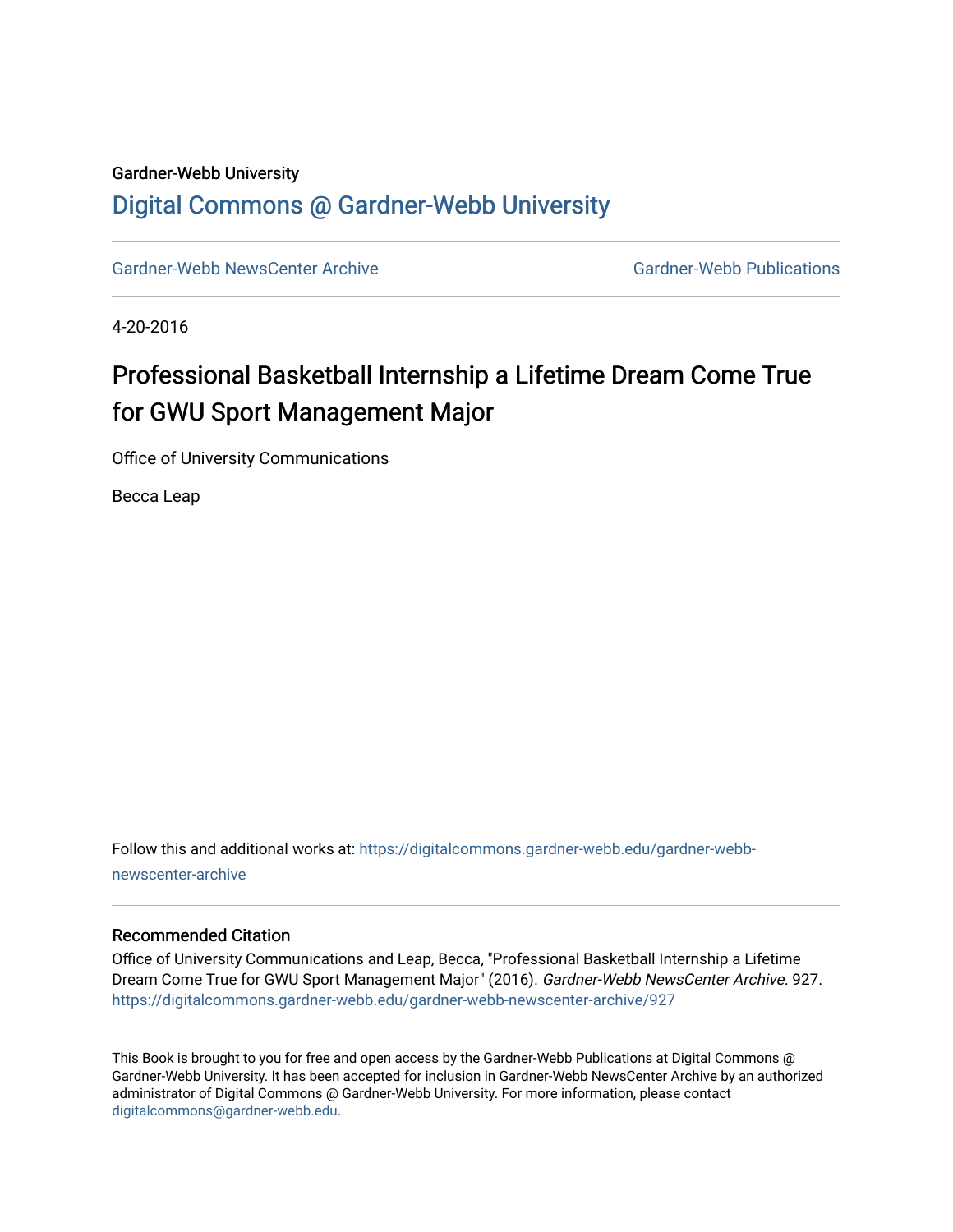# **Professional Basketball Internship a Lifetime Dream Come True for GWU Sport Management Major**

**webpublish.gardner-webb.edu**[/newscenter/professional-basketball-internship-a-lifetime-dream-come-true-for-gwu](https://webpublish.gardner-webb.edu/newscenter/professional-basketball-internship-a-lifetime-dream-come-true-for-gwu-sport-management-major/)sport-management-major/

Office of University **Communications** 

April 20, 2016

*Ryan Price ('16) Gains Experience in Charlotte Hornets NBA Executive Of ice*

### *By Becca Leap, Intern for GWU Communications*

The Charlotte Hornets basketball team has always held a special place in the heart of Ryan Price ('16). Born in Charlotte, Price has fond memories of attending games at the Charlotte Coliseum, the former home of the National Basketball Association (NBA) team. But he had no idea he would some day work with the organization as an intern while a student at Gardner-Webb University.

Price, who hails from Forest City, N.C., grew up with a love for sports and a desire to turn that passion into a career. Upon his arrival at Gardner-Webb, he entered the Sport Management major in the Godbold School of Business and quickly discovered how perfectly the program fit his goals. "I realized it was the best path for me to take if I really wanted a future in sports," he shares.

Price participated in an on-campus internship with the National Collegiate Athletic Association (NCAA) Compliance Office at GWU in the Spring 2015 semester. The experience taught him about the day-to-day operations of an athletics office, as well as general professional workplace skills. Those experiential learning opportunities inspired Price to go beyond the familiarity of Gardner-Webb for his next internship.

He searched online to find postings for positions with professional organizations like the NBA, National Football League (NFL) and Major League Baseball (MLB). Price's persistence eventually paid off when he was offered an internship with the Charlotte Hornets Executive Office and Basketball Operations during the Fall 2015 semester.

While he would have taken a position with any professional sports organization, Price was thrilled to gain valuable work experience with a team he has been so connected with throughout his life. "When the Hornets left Charlotte for New Orleans (in 2002), I was devastated," he recalls. The NBA returned to the Queen City in 2004 with the Charlotte Bobcats, but his passion for the team reignited when the basketball franchise reclaimed the Hornets name in 2014, just a year before his internship.